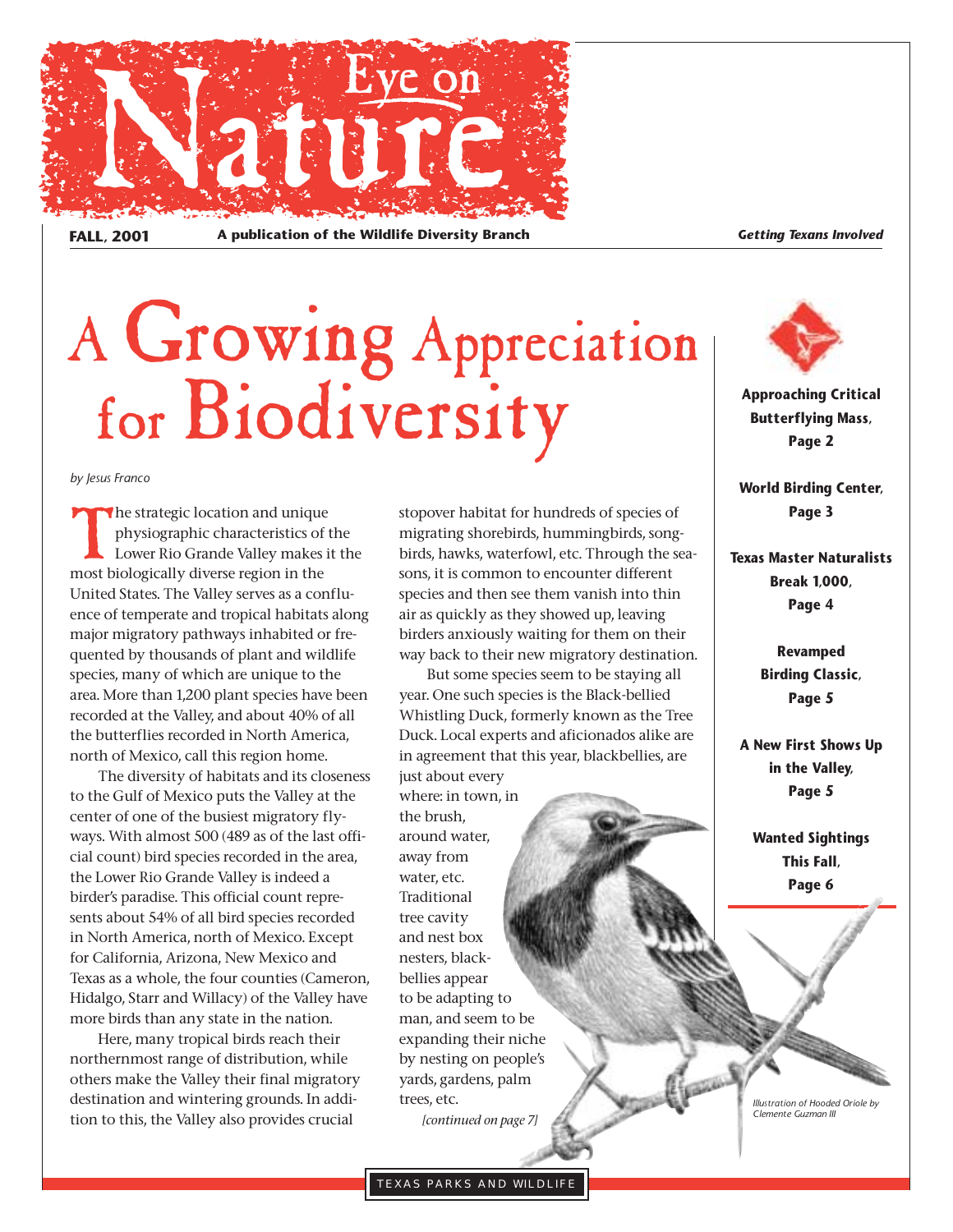## Approaching Critical Butterflying Mass

**Eye On Nature** Fall, 2001

#### **Texas Parks and Wildlife**

*To manage and conserve the natural and cultural resources of Texas for the use and enjoyment of present and future generations.*

> **GOVERNOR OF TEXAS** Rick Perry

**COMMISSION** Katharine Armstrong Idsal, Chairman **San Antonio** Ernest Angelo, Jr., Vice-Chairman **Midland**

John Avila, Jr. **Fort Worth** Carol E. Dinkins **Houston** Joseph B.C. Fitzsimons **San Antonio** Alvin L. Henry **Houston** Philip O'B. Montgomery, III **Dallas** Donato D. Ramos **Laredo** Mark E. Watson, Jr. **San Antonio**

Lee M. Bass, Chairman-Emeritus **Fort Worth**

**Executive Director** Andrew Sansom

**Wildlife Division Director** Gary Graham

**EYE ON NATURE STAFF Mark Klym** Editor **John Herron** Production Manager

Texas Parks and Wildlife receives federal financial assistance from the U.S. Fish and Wildlife Service. Under Title VI of the Civil Rights Act of 1964, Sec-tion 504 of the Rehabilitation Act of 1973, Title II of the Americans with Disabilities Act of 1990, the Age Discrimination Act of 1975, and Title IX of the Edu-cation Amendments of 1972, the U.S. Department of the Interior and its bureaus prohibit discrimination on the basis of race, color, national origin, age, disability or sex (in educational programs). If you believe that you have been discriminated against in any Texas Parks and Wildlife program, activity, or facility, or if you desire further information, please call or write: The U.S. Fish and Wildlife Service, Office for Diversity and Civil Rights Programs - External Programs, 4040 N. Fairfax Drive, Webb 300, Arlington, VA 22203, (703) 358-1724.

#### *by Mike Quinn*

For over 100 years, the area along the lower Rio Grande River has been known for its biological diversity. Indeed, more species of butterflies have been recorded here than in **all of North America combined**.

But I believe that only just now is the Rio Grande Valley finally reaching critical mass as a butterflying destination.

In the late 1990s, southmost Texas gained momentum. The NABA-South Texas Butterfly Club was formed; the first butterfly garden was planted at Santa Ana National Wildlife Refuge; and the North American Butterfly Association (NABA) announced its plans to build a world-class 100 acre butterfly park near Mission, Texas.

The Texas Butterfly Festival has taken off too. Over the last four years, this festival held in Mission has attracted some of the top butterfly experts across the continent including: Jeffrey Glassberg, Robert Michael Pyle, Paul Opler, John and Gloria Tveten, Ann Swengel and John Acorn. Now, most birding brochures, maps and other resources for South Texas include information for **both** birds **and** butterflies!

In the summer of 2001, Jeffrey Glassberg's "Butterflies Through Binoculars: The West" was published by Oxford University

Press. This field guide covers the region west of Houston including nearly all the breeding butterflies found in South Texas. Finally, we have coast-to-coast butterfly identification field guides that utilize crisp photographs of butterflies shown from above and below; at the same scale; and in the same positions. Standardized English names have been employed and the range maps and text are opposite the color plates.

As great an advancement as the East and West field guides are towards our increased appreciation of butterflying, more fundamentally important has been the awakening of south Texans to the natural resources that surround them. School children, staff and volunteers of all ages have worked together to build and expand upon Santa Ana's and the Valley Nature Center's butterfly gardens in Hidalgo County. Now Cameron County has added to the excitement with two new fantastic butterfly gardens at the Sabal Palm Grove and at Laguna Atascosa National Wildlife Refuge.

The Rio Grande Valley is finally about to explode into a year-round wonderland of butterflies and butterfliers!

*Mike Quinn is an entomologist working out of the Austin offices.*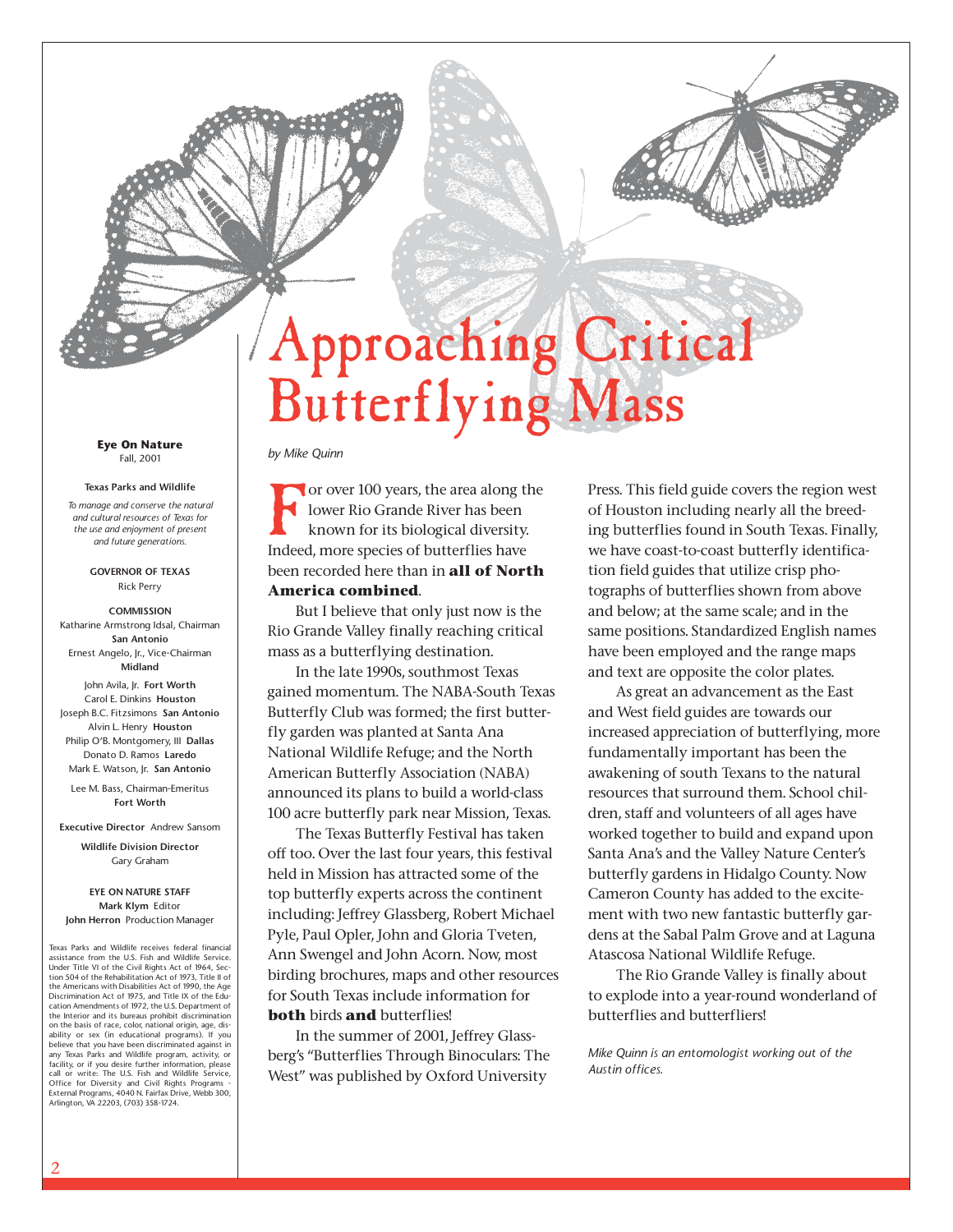World Birding Center

*by Madge Lindsay*

ower Rio Grande Valley<br>
communities are comin<br>
together for the first tin<br>
under a new World Birding Ce communities are coming together for the first time under a new World Birding Center banner to share their best-kept secret and most colorful natural treasure.

For decades, bird watchers have been trekking to South Texas – binoculars in hand – in search of the blue bunting, white-throated robin, hookbilled kite and other rare species found in the nation's premier birding hot spot. What many residents take for granted has been, for knowledgeable birders, an irresistible draw: more species in this four-county area than most entire states.

In recent years, local communities along the Texas Gulf Coast and the Mexican border have awakened to the possibilities. The Rio Grande Valley Birding Festival in Harlingen, the Texas Tropics Nature Festival in McAllen, the Butterfly Festival in Mission and the Great Texas Coastal Birding Trail, a collaboration of the Texas Department of Transportation and dozens of Texas communities, all serve to attract nature tourism, educate the public about its' priceless feathered resources, and promote the habitat preservation necessary to sustain quality of life.

Now, after years of study and planning, Lower Rio Grande Valley communities are ready to take these efforts to a new level, with a plan that protects and links diverse habitats and wildlife watching opportunities under the World Birding Center emblem. Working with TPW, communities and planners have developed a

20-million master plan for trails, viewing areas, information centers and interpretive exhibits.

"We've been nurturing this for two years and now we are ready to begin," says WBC Project Leader Madge Lindsay. "Thanks to communities and agencies who together have invested thousands of hours, and to a team of experienced planners, the road map is before us. With business and master plans in hand and some of the country's best architects on board, we are headed toward the next big goal – opening the doors in the fall of 2002."

The World Birding Center is a partnership between nine local communities, Texas Parks and Wildlife and U.S. Fish and Wildlife Service. Headquartered in Mission's Bentsen-Rio Grande State Park, the WBC will actually be a regional complex of sites – each with its own distinct appeal – stretching from the pristine beaches of South Padre Island to the historic riverside bluffs of Roma.

The goals of the World Birding Center are to:

- Show the value of conservation through nature tourism and birding.
- Conserve and restore native habitat through education, demonstration and partnerships.
- Enhance birding tourism, which already brings an estimated \$100 million annually to the region.

From a 65-year-old adobe mansion in McAllen, to more than 1,900 acres of untrampled Tamaulipan woodland at the southernmost tip of Texas, the WBC offers outdoor experiences for all levels of birders, from the most experienced to the very beginner.

Conservationists should welcome environmentally sustainable economic development, says Father Tom Pincelli, a priest, birding expert and newspaper columnist.

"As a result of the World Birding Center and birding festival efforts, cities are actually setting aside pieces of property and protecting them," says Father Tom. "I don't think the sole purpose of protecting birds should be economic, but that can be a launching pad for some people to understand what is valuable in an area and to want to protect it."

There are signs that the WBC already is acting as a catalyst for the preservation and restoration of natural places.

Bentsen Palm Development, which is planning an upscale RV resort aimed at birders, has donated 175 acres of its extensive land holdings in Hidalgo County for the World Birding Center. A 60-acre onion field next to Bentsen-Rio Grande Valley State Park, where the headquarters itself will be located, will be replanted as native habitat. Other undeveloped tracts – including prime avian nesting sites, a resaca and river frontage – will be left as Nature created them.

*Madge Lindsay is World Birding Center Project Leader working out of Mission.*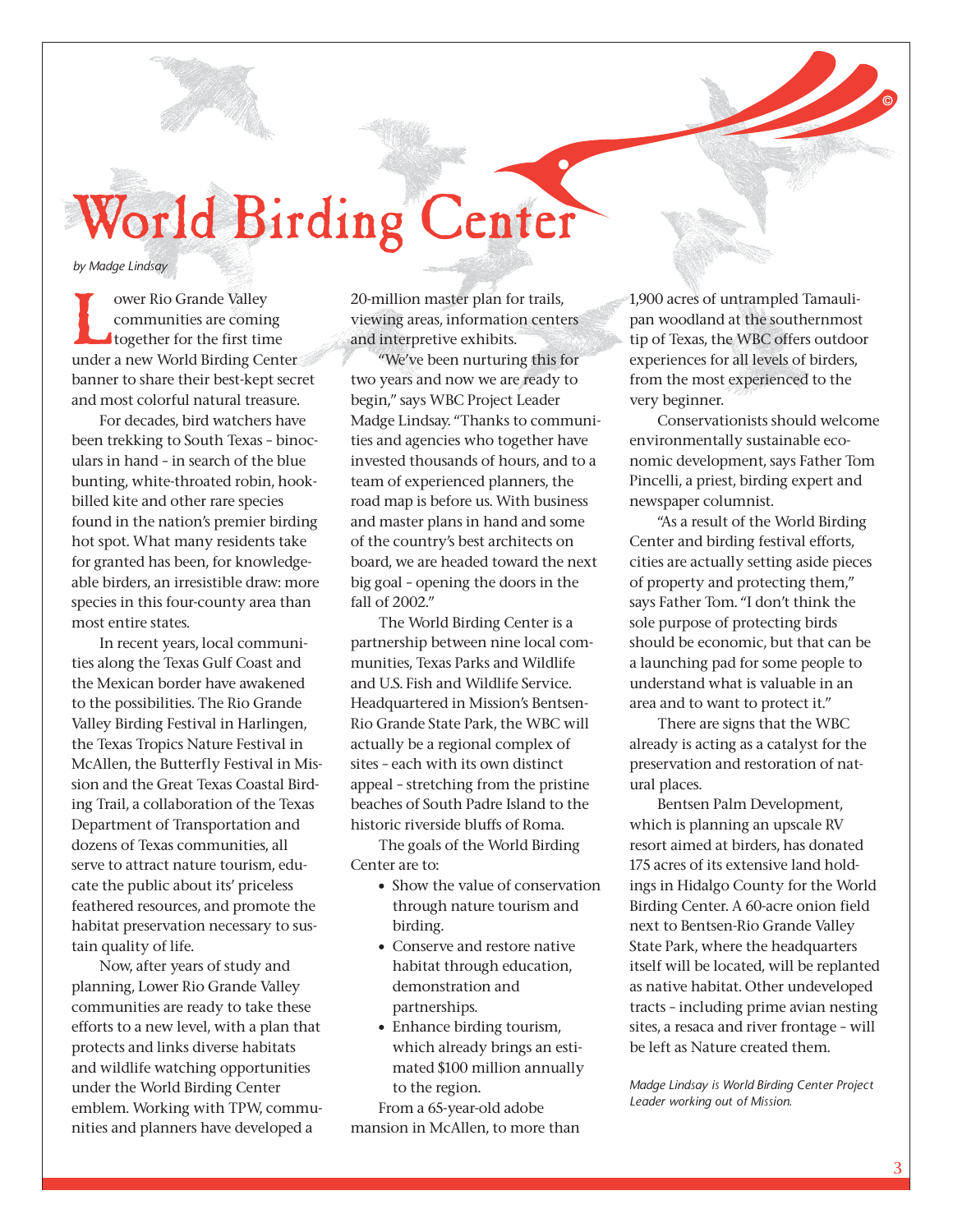

### **Important Information about Proposition 8**

**If you love the Texas outdoors and are interested in ensuring the upkeep and maintenance of Texas Parks and Wildlife facilities, including state parks and historic sites, wildlife management areas and fish hatcheries, then you should learn more about Proposition 8 on the November 6 ballot. Proposition 8 includes \$850 million in general obligation bonding authority for 13 state agencies. \$100 million of that total is earmarked for Texas Parks and Wildlife. The ballot language may be confusing because it does not mention any of the agencies and there are four other bond proposals on the ballot. The ballot language will read: "The constitutional amendment authorizing the issuance of up to \$850 million in bonds payable from the general revenues of the state for construction and repair projects and for the purchase of needed equipment."**

**Voters can also vote early from Oct. 22-Nov. 2 at special early voting locations.**

**For more information on Proposition 8, visit www.proposition8.org**

## Texas Master Naturalists Break 1,000

*By Michelle Haggerty*

thousand volunteers, 13 active chapters and national awards are<br>evidence of the success of the Texas Master Naturalist program.<br>Sponsored by Texas Parks and Wildlife's Wildlife Diversity br<br>and the Texas Agricultural Exten evidence of the success of the Texas Master Naturalist program. Sponsored by Texas Parks and Wildlife's Wildlife Diversity branch and the Texas Agricultural Extension Service, the program provides education, outreach and service to natural resources in their communities.

Since its inception in 1998, the program has racked up several significant achievements including the following:

- Thirteen active chapters of Texas Master Naturalists
- A thousand volunteers in three years
- More than 46,300 hours of volunteer service, valued at more than \$695,000
- Eight national and state awards, most recently the Texas Natural Resources Conservation – Commission Environmental Excellence Award and the National Audubon Society's Habitat Hero Award
- Partnerships formed with more than 175 local natural resource agencies and organizations
- More than 4,700 acres of woodlands, rivers, ponds, prairies and lakes enhanced through service projects
- Teaches urban populations to conserve and improve natural resources
- Texas Master Naturalist volunteer Jeff Quayle, discovered *Senecio quaylei* T.M. Barkley, a plant new to science, near Fort Worth, Dec. 19, 2000
- Educated more than 102,000 adults, youths and private landowners through tours, exhibits and demonstrations

"The impact these volunteers are making in their local communities in educating others and in the overall future of Texas' natural resources is tremendous," said Michelle Haggerty, Texas Master Naturalist program coordinator. "The volunteers and their activities are what make this program a success."

Volunteers receive 40 hours of in-depth training by educators and specialists from universities, agencies, nature centers, museums and other organizations, which donate their services. In return, volunteers contribute at least 40 hours of service in community education, demonstration and habitat enhancement projects while pursuing a minimum of eight hours of advanced training in areas of special interest.

For information on how to become a Texas Master Naturalist volunteer, call Haggerty at (979) 458-2034, visit the TPW Web site http://www.tpwd.state.tx.us/nature/ or write Texas Master Naturalist Program, 111 Nagle Hall, Texas A&M University, 2258 TAMUS, College Station, Texas 77843-2258.

*Michelle Haggerty is coordinator of the Texas Master Naturalist program working out of Texas A&M University in College Station.*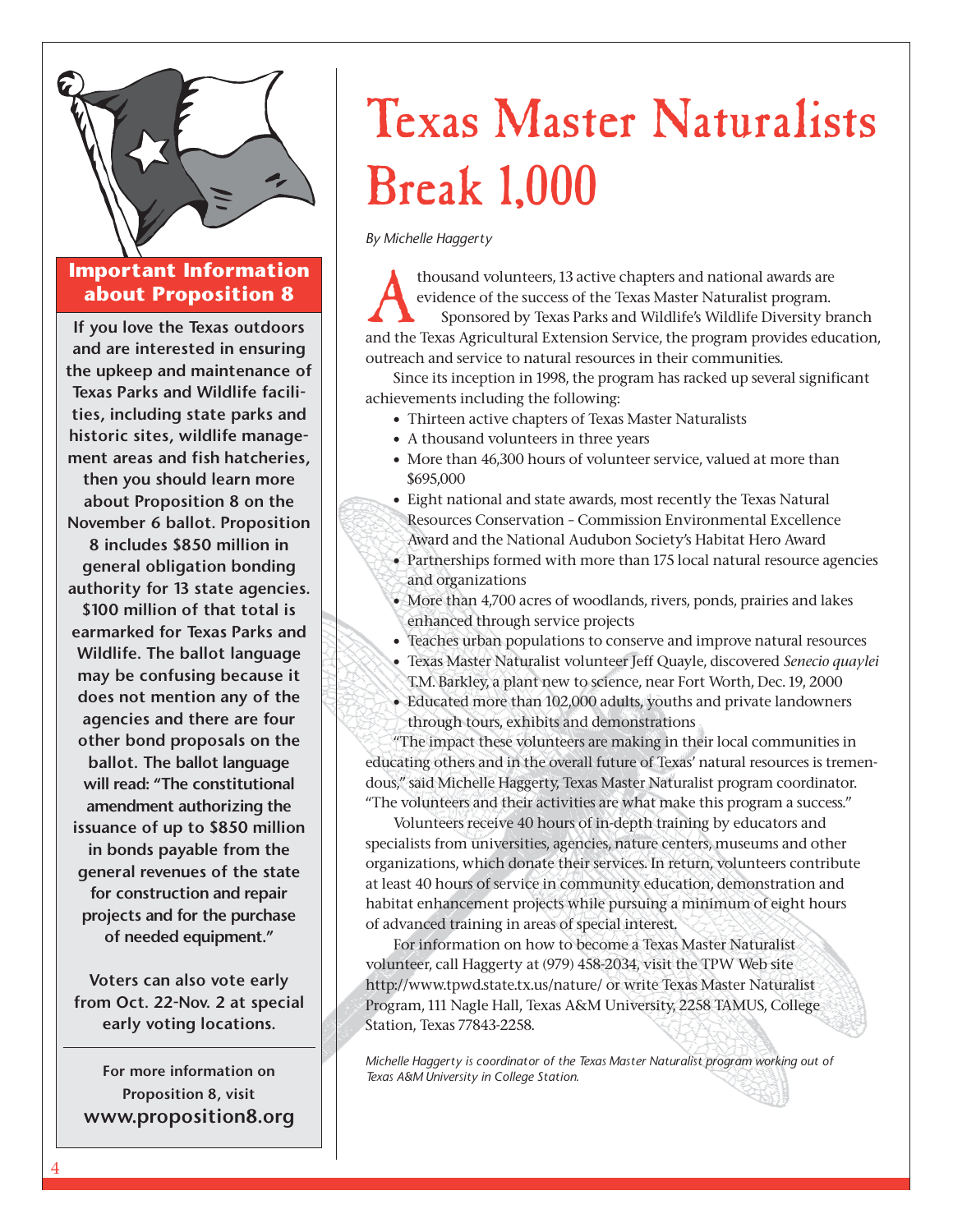### Revamped Birding Classic strives to increase funding!

*By Matt Dozier*

The 6th edition of the annual<br>Great Texas Birding Classic w<br>a little different from past to<br>ments Some of the exciting change Great Texas Birding Classic will look a little different from past tournaments. Some of the exciting changes for the April 20-28 event include…



### **The addition of sectional Conservation Cash Grand**

**Prizes –** Teams participating in sectional events (as opposed to the coast wide event) will now have the opportunity to compete for a \$3,000 award to be used for a conservation project within their section. Round up your birding buddies and see if you can win \$3,000 for your favorite hometown conservation project!

### **Format change for main Conservation Cash Grand**

**Prizes –** Instead of three defined competition days, limited by section of the coast, Sponsored teams competing for the chance to designate \$9,000, \$12,000 or \$20,000 will now have a five-day block from Tuesday April 23rd until Saturday April 27th in which to cover the entire 41 county area however they see fit!

### **Roughwings (8-13 year olds) will now compete**

**sectionally –** The Roughwing Competition has been such a big success that we now have enough teams to merit distinct Upper, Central and Lower coast competitions.

These are just a few of the exciting changes you will see at next year's Great Texas Birding Classic! To find out more contact the Great Texas Birding Classic at 1-888-TXBIRDS visit us on the Web at www.tpwd.state.tx.us/gtbc or contact Classic Staff members Matt Dozier (512) 389-4427, matt.dozier@tpwd.state.tx.us or Shelly Scroggs (512) 389-4500, shelly.scroggs@tpwd.state.tx.us

*Matt Dozier is Outreach Coordinator for the Birding Classic working out of the Austin office.*



Texas Parks and Wildlife and the National Wildlife Federation moved one step closer to a joint habitat certification program in June, with the signing of a Memorandum of Agreement committing both organizations to this goal. Andy Sansom, executive director of Texas Parks and Wildlife and Susan Kaderka, director of the Gulf States Natural Resources Center signed the Agreement. We expect to launch the new program in Spring 2002.



### A New First Shows Up in the Valley

*By Mark Klym*

The Green-breasted Mango, a bird typically found in Central and South America, has been documented in Texas only seven times. All the records involve juveniles that apparently dispersed into Texas, instead of moving further south in the autumn. Texas was graced on February 6, 2001 when the first adult Greenbreasted Mango was seen and photographed in McAllen, TX. This is probably a case of overshooting the breeding range, which is typically about 300 miles south of the Texas border in Mexico.

Until recently all records of this rather large hummingbird were of immature plumaged individuals – a purple metallic green back with white on the chin and upper throat. There may be some chestnut spotting on the chin, and sometimes on the sides and chest. There is quite a bit of rufous coloring on the borders of the feathers of these birds, especially on the underparts. There is usually a dark black median line on the breast of these birds.

This bird is metallic bronze-green above with deep purple tail edged in black. The black chin bordered by a blue-green chest are typical of the adult male. The black decurved bill is typical of the species.

This bird is generally associated with relatively dry open lowlands, pasturelands, streamside borders and roadsides. It generally is not found above 1,500 feet.

This rare and beautiful visitor is just one of many hummingbird species that can occasionally be found in the Lower Rio Grande Valley and possibly beyond. All records of the Green-breasted Mango from Texas have been found south of Corpus Christi. The only U.S. record outside Texas is a year 2000 record from North Carolina. Any sightings of this bird in Texas should be documented by a photograph to confirm that its identity.

*Mark Klym is coordinator of the Texas Hummingbird Roundup working out of Austin.*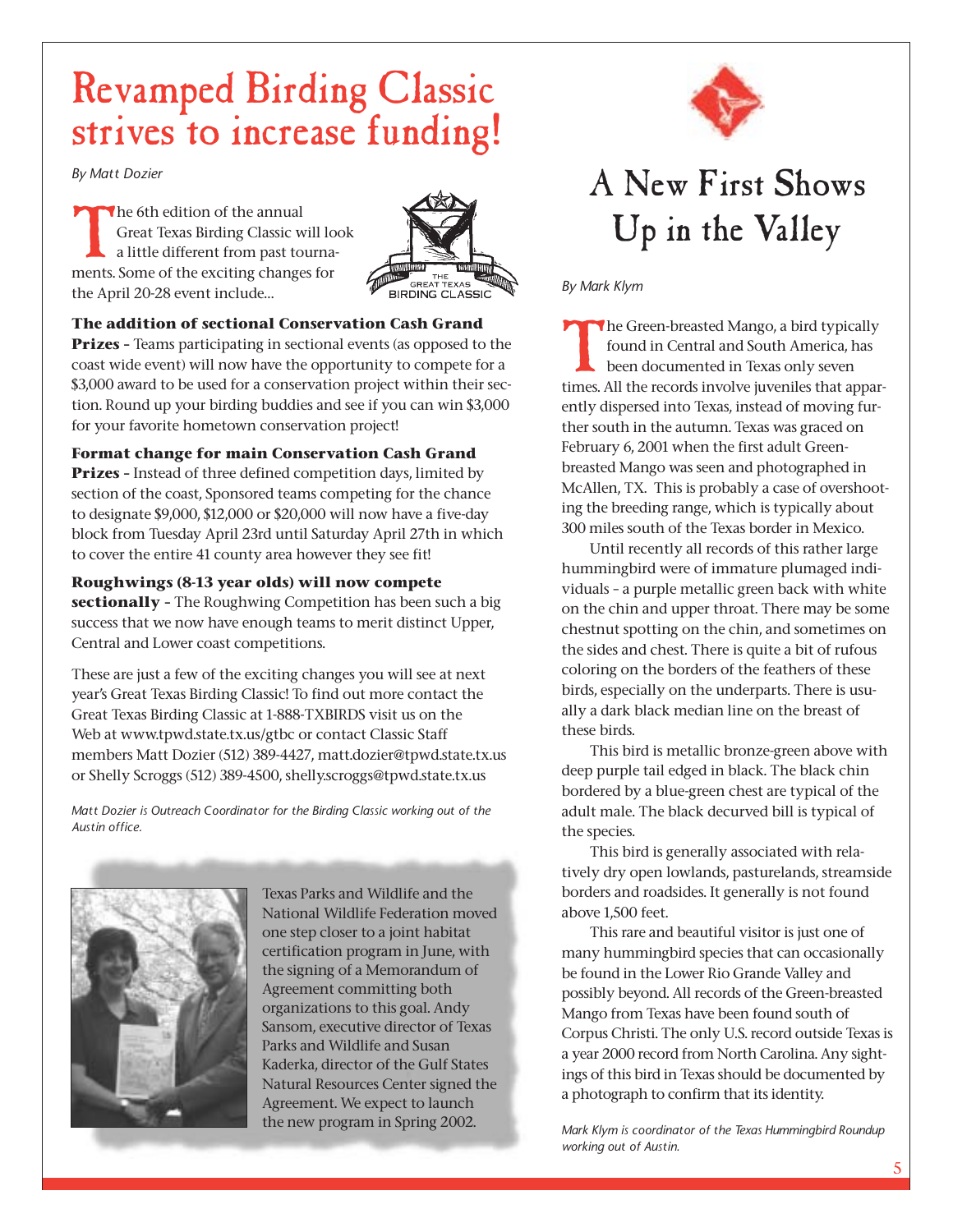

### **Texas Nature Trackers**

| Texas Monarch Watch is      |
|-----------------------------|
| only one of a variety of    |
| monitoring programs         |
| offered by Texas Nature     |
| Trackers. Visit our Web     |
| site or call (512) 912-7011 |
| to find out about ways to   |
| get involved with Texas     |
| Mussel Watch, Texas         |
| Horned Lizard Watch,        |
| Texas Amphibian Watch,      |
| Hummingbird Round-up,       |
| and a variety of other      |

volunteer opportunities.

## WANTED Sightings this Fall

*by Lee Ann Linam*

These are the signs of autumn – crisp<br>cool mornings, crimson and golden<br>leaves, the calls of wild geese and sa<br>hill cranes, and a fluttering of orange and cool mornings, crimson and golden leaves, the calls of wild geese and sandhill cranes, and a fluttering of orange and black in the trees. The passage of monarch butterflies through Texas in fall is truly one of the wonders of the natural world.

Monarchs have an amazing migration story. In fact, it's the longest known migration in the insect world. They begin their journey south from their breeding grounds in the northern U.S. late in the summer. They arrive in Texas in two principal flyways, one along the coast and one through the center of the state along a 300 mile-wide path centered roughly on a line between Wichita Falls and Eagle Pass.

Monarchs tend to migrate in pulses dictated by cold fronts arriving from the north, with monarchs arriving in the central flyway by late September and along the coast by late October. During peak fall migration periods and conditions, groups of hundreds or thousands of monarchs can be seen passing overhead or roosting in sheltered woodlands or low-lying areas. They may linger and feed if unfavorable southerly winds blow, but then continue toward their winter home in central Mexico when northerly winds prevail again.

You can help us learn more about this phenomenal migration by reporting your sightings this fall and winter (some monarchs in the coastal flyway may remain in Texas in the winter) to the Texas Monarch Hotline. Simply call in to report the number of monarchs, the location, county, date and weather conditions.

The Monarch Hotline is just one way to get involved. You can find out about butterfly identification and more intensive volunteer monitoring efforts, including butterfly tagging, by requesting a Texas Monarch Watch Monitoring Packet from (512) 912-7011 or from our Web site at www.state.tx.us/ nature/education/tracker

### **Texas Monarch Hotline (800) 468-9719**

### **Special Opportunity for Students!**

This fall TPW will launch an essay contest called Hometown Horned Toads. The contest asks students in grades 3-12 to collect local accounts about Texas Horned Lizards in their community. Essays are due March 1, 2002. Great prizes will be awarded in three age categories. Get details on our Web site!

**Texas Nature Trackers : www.tpwd.state.tx.us/nature/ education/tracker**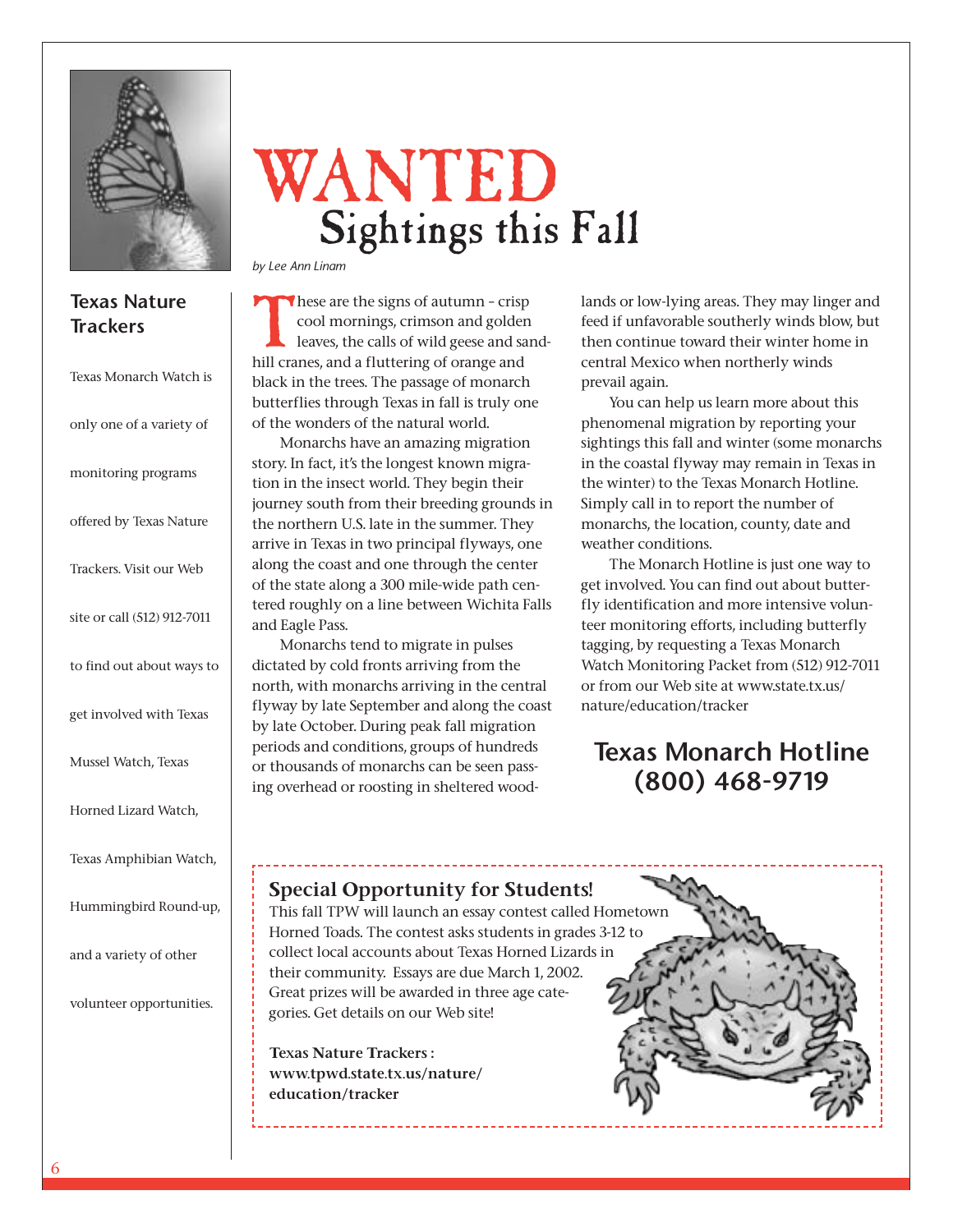#### *[A Growing Appreciation for Biodiversity continued]*

A debatable increase in water availability provided by reservoirs and stock ponds, increased food provided by homeowners and global warming, are just a few of the proposed explanations behind the blackbellies population increase.

Also, according to local ornithologists, and to the delight of birdwatchers, other tropical species such as the Audubon's and Altamira orioles, Muscovy ducks and Clay-colored robin seem to be steadily increasing along stretches of the lower Rio Grande.

This biodiversity richness combined with its rich cultural diversity makes the Valley one of, if not the, best birdwatching and nature destination in the United States. Communities of the Valley have taken note, and are already capitalizing on the natural and cultural resources under foot as a way to further develop the foundation of their sustainable economic base. The Valley now supports five nature festivals: the Rio Grande Birding Festival in Harlingen, the Nature Festival in McAllen, the Wild in Willacy Festival in Raymondville, the Butterfly Festival in Mission, and the new kid in the block, the International Birding Festival in Brownsville.

Unfortunately the Valley is also one of the most threatened regions in the United States. Years of agricultural clearing and urban expansion have eliminated 95% of the original native brush in the region. The remaining five percent is now home to several federal and state listed endangered and threatened species. Today, several communities of the Lower Rio Grande area are included in the top 10 fastest growing communities in the country. Although many restoration and conservation efforts are currently being conducted on public and private lands in the area, an ever-increasing need for greater public environmental awareness and education is prevalent.

Determined to assist in fulfilling this need, Texas Parks and Wildlife, through the urban wildlife office in Weslaco, offers information and programs intended to actively involve the communities of the Valley in activities that increase public awareness of urban wildlife and urban wildlife issues, and promote biodiversity and integrated resource management as part of urban wildlife conservation. For information please call (956) 447-2664.

*Jesus Franco is an urban biologist working out of Weslaco.*

### **Hummingbird Festival Allows Opportunity for Observation – Comparison**

The 2001 edition of the Davis Mountains Hummingbird Festival, held August 17-19 at the Prude Ranch in Fort Davis, offered the opportunity to observe good numbers of diverse hummingbirds, and even the opportunity for direct comparison of similar, often confusing species. The participants had opportunity to observe:

Black-chinned Hummingbirds Ruby-throated Hummingbirds Rufous Hummingbirds Broad-tailed Hummingbirds Calliope Hummingbirds Lucifer Hummingbirds Blue-throated Hummingbirds Magnificent Hummingbirds Costa's Hummingbird

The festival will be held again April 15-17, 2002. Maybe next year we can see the Berylline or White-eared Hummingbird!

### **Upcoming Festivals in the Valley!**

The Lower Rio Grande Valley comes alive in the fall months, with festivals and activities celebrating the rich natural heritage of the region. Some of the coming events are:

**Texas Butterfly Festival – Oct. 19-21** Mission **Wild in Willacy – Nov. 8-11** Raymondville, Port Mansfield

**Rio Grande Valley Birding – Nov. 14-18** Harlingen

Other festivals are also available throughout the state during the fall months. For more information please contact the Wildlife Diversity Branch at (800) 792-1112 for a copy of Birding and Nature Festivals of Texas.

7